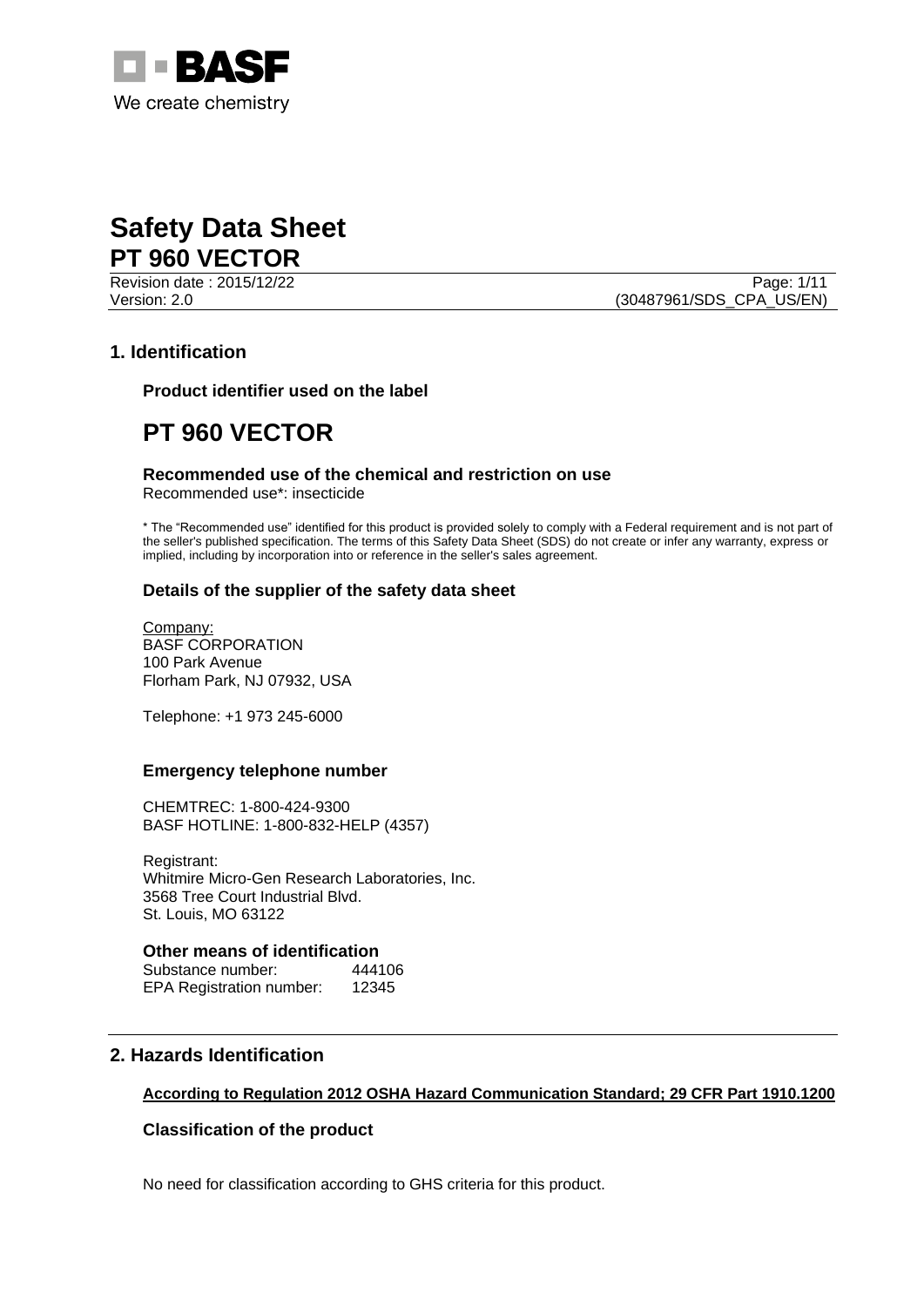Revision date : 2015/12/22 Page: 2/11

## **Label elements**

The product does not require a hazard warning label in accordance with GHS criteria.

## **According to Regulation 1994 OSHA Hazard Communication Standard; 29 CFR Part 1910.1200**

### **Emergency overview**

CAUTION: KEEP OUT OF REACH OF CHILDREN.

# **3. Composition / Information on Ingredients**

## **According to Regulation 2012 OSHA Hazard Communication Standard; 29 CFR Part 1910.1200**

**CAS Number Weight % Chemical name** 64-19-7 3.0 - 7.0% Acetic acid

## **According to Regulation 1994 OSHA Hazard Communication Standard; 29 CFR Part 1910.1200**

| <b>CAS Number</b> | Weight % | <b>Chemical name</b>    |
|-------------------|----------|-------------------------|
| 64-19-7           |          | Acetic acid             |
|                   |          | Proprietary ingredients |

# **4. First-Aid Measures**

### **Description of first aid measures**

#### **General advice:**

First aid personnel should pay attention to their own safety. If the patient is likely to become unconscious, place and transport in stable sideways position (recovery position). Immediately remove contaminated clothing.

### **If inhaled:**

Keep patient calm, remove to fresh air, seek medical attention. Immediately administer a corticosteroid from a controlled/metered dose inhaler.

#### **If on skin:**

Immediately wash thoroughly with plenty of water, apply sterile dressings, consult a skin specialist.

#### **If in eyes:**

Immediately wash affected eyes for at least 15 minutes under running water with eyelids held open, consult an eye specialist.

#### **If swallowed:**

Do not induce vomiting. Immediately rinse mouth and then drink 200-300 ml of water, seek medical attention.

### **Most important symptoms and effects, both acute and delayed**

Symptoms: No significant reaction of the human body to the product known.

### **Indication of any immediate medical attention and special treatment needed**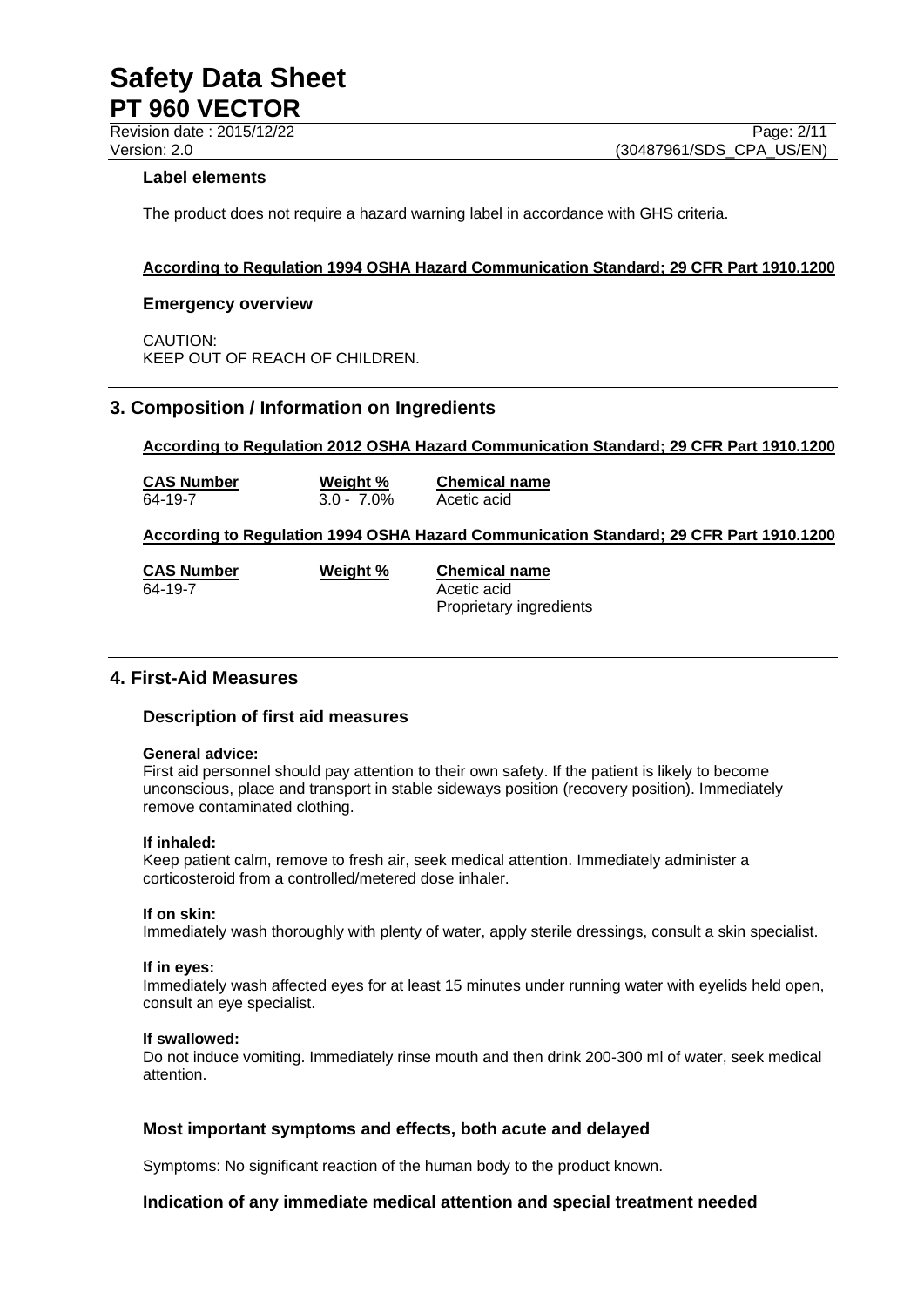Revision date : 2015/12/22 Page: 3/11

# Note to physician

Treatment: Treat according to symptoms (decontamination, vital functions), no known specific antidote.

# **5. Fire-Fighting Measures**

# **Extinguishing media**

Suitable extinguishing media: foam, dry powder, carbon dioxide, water spray

## **Special hazards arising from the substance or mixture**

Hazards during fire-fighting: carbon monoxide, carbon dioxide, If product is heated above decomposition temperature, toxic vapours will be released. The substances/groups of substances mentioned can be released in case of fire. Vapours may form explosive mixture with air.

# **Advice for fire-fighters**

Protective equipment for fire-fighting: Firefighters should be equipped with self-contained breathing apparatus and turn-out gear.

### **Further information:**

Evacuate area of all unnecessary personnel. Contain contaminated water/firefighting water. Do not allow to enter drains or waterways.

# **6. Accidental release measures**

### **Personal precautions, protective equipment and emergency procedures**

Take appropriate protective measures. Clear area. Shut off source of leak only under safe conditions. Extinguish sources of ignition nearby and downwind. Ensure adequate ventilation. Wear suitable personal protective clothing and equipment.

# **Environmental precautions**

Do not discharge into the subsoil/soil. Do not discharge into drains/surface waters/groundwater. Contain contaminated water/firefighting water.

# **Methods and material for containment and cleaning up**

Dike spillage. Pick up with suitable absorbent material. Spilled substance/product should be recovered and applied according to label rates whenever possible. If application of spilled substance/product is not possible, then spills should be contained, solidified, and placed in suitable containers for disposal. After decontamination, spill area can be washed with water. Collect wash water for approved disposal.

# **7. Handling and Storage**

# **Precautions for safe handling**

RECOMMENDATIONS ARE FOR MANUFACTURING, COMMERCIAL BLENDING, AND PACKAGING WORKERS. PESTICIDE APPLICATORS & WORKERS must refer to the Product Label and Directions for Use attached to the product. Provide good ventilation of working area (local exhaust ventilation if necessary). Keep away from sources of ignition - No smoking. Keep container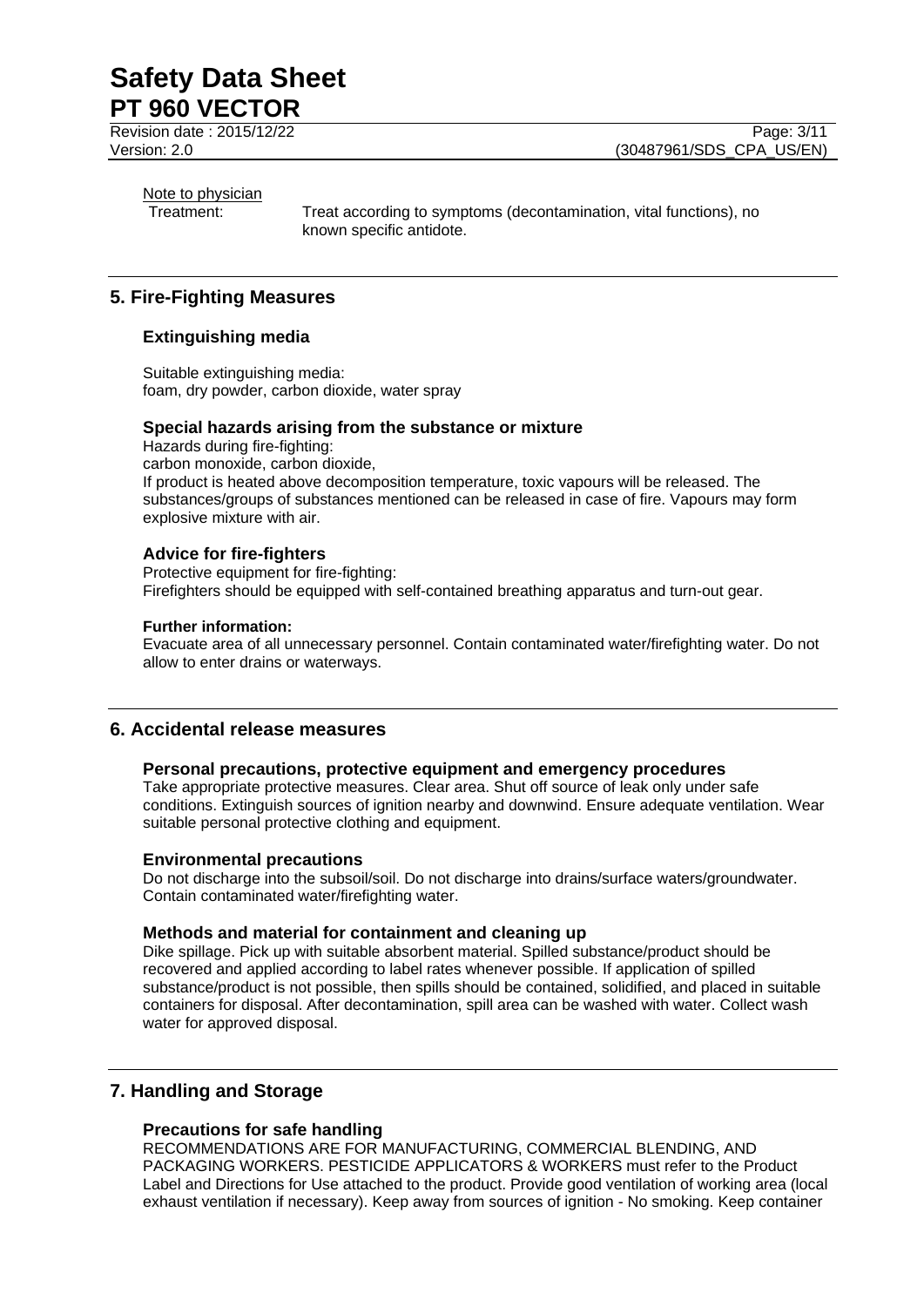Revision date : 2015/12/22 Page: 4/11

# Version: 2.0 **(30487961/SDS\_CPA\_US/EN)**

tightly sealed. Protect against heat. Handle and open container with care. Do not open until ready to use. Once container is opened, content should be used as soon as possible. Provide means for controlling leaks and spills. Follow label warnings even after container is emptied. The substance/ product may be handled only by appropriately trained personnel. Avoid all direct contact with the substance/product. Avoid contact with the skin, eyes and clothing. Avoid inhalation of dusts/mists/vapours. Wear suitable personal protective clothing and equipment.

## Protection against fire and explosion:

The relevant fire protection measures should be noted. Fire extinguishers should be kept handy. Avoid all sources of ignition: heat, sparks, open flame. Avoid extreme heat. Ground all transfer equipment properly to prevent electrostatic discharge. Electrostatic discharge may cause ignition.

# **Conditions for safe storage, including any incompatibilities**

Segregate from incompatible substances. Segregate from foods and animal feeds. Segregate from textiles and similar materials.

Further information on storage conditions: Keep only in the original container in a cool, dry, wellventilated place away from ignition sources, heat or flame. Protect containers from physical damage. Protect against contamination. The authority permits and storage regulations must be observed.

# **8. Exposure Controls/Personal Protection**

**Users of a pesticidal product should refer to the product label for personal protective equipment requirements.**

### **Components with occupational exposure limits**

| Acetic acid | OSHA PEL  | PEL 10 ppm 25 mg/m3; TWA value 10 ppm |
|-------------|-----------|---------------------------------------|
|             |           | 25 mg/m3 :                            |
|             | ACGIH TLV | STEL value 15 ppm; TWA value 10 ppm;  |

### **Advice on system design:**

Whenever possible, engineering controls should be used to minimize the need for personal protective equipment.

### **Personal protective equipment**

## **RECOMMENDATIONS FOR MANUFACTURING, COMMERCIAL BLENDING, AND PACKAGING WORKERS:**

### **Respiratory protection:**

Wear respiratory protection if ventilation is inadequate. Wear a NIOSH-certified (or equivalent) organic vapour/particulate respirator. For situations where the airborne concentrations may exceed the level for which an air purifying respirator is effective, or where the levels are unknown or Immediately Dangerous to Life or Health (IDLH), use NIOSH-certified full facepiece pressure demand self-contained breathing apparatus (SCBA) or a full facepiece pressure demand supplied-air respirator (SAR) with escape provisions.

### **Hand protection:**

Chemical resistant protective gloves, Protective glove selection must be based on the user's assessment of the workplace hazards.

### **Eye protection:**

Safety glasses with side-shields. Tightly fitting safety goggles (chemical goggles). Wear face shield if splashing hazard exists.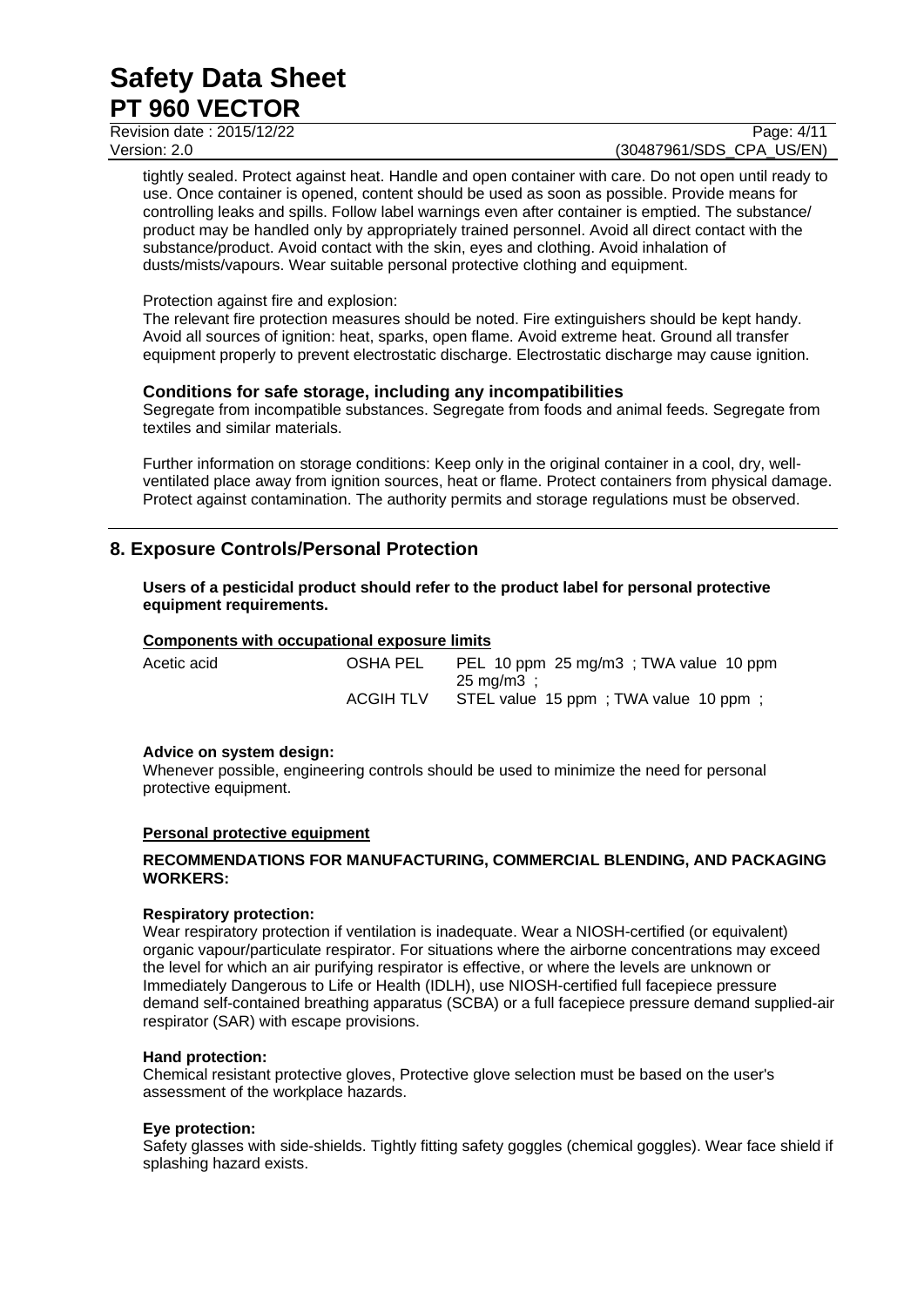Revision date : 2015/12/22 Page: 5/11

Version: 2.0 **(30487961/SDS\_CPA\_US/EN)** 

## **Body protection:**

Body protection must be chosen depending on activity and possible exposure, e.g. head protection, apron, protective boots, chemical-protection suit.

## **General safety and hygiene measures:**

RECOMMENDATIONS FOR MANUFACTURING, COMMERCIAL BLENDING, AND PACKAGING WORKERS Wear long sleeved work shirt and long work pants in addition to other stated personal protective equipment. Work place should be equipped with a shower and an eye wash. Handle in accordance with good industrial hygiene and safety practice. Personal protective equipment should be decontaminated prior to reuse. Gloves must be inspected regularly and prior to each use. Replace if necessary (e.g. pinhole leaks). Take off immediately all contaminated clothing. Store work clothing separately. Hands and/or face should be washed before breaks and at the end of the shift. No eating, drinking, smoking or tobacco use at the place of work. Keep away from food, drink and animal feeding stuffs.

# **9. Physical and Chemical Properties**

| Form:                  | liquid                                                       |
|------------------------|--------------------------------------------------------------|
| Odour:                 | vinegar-like, fruity                                         |
| Odour threshold:       | Not determined due to potential health hazard by inhalation. |
| Colour:                | product specific                                             |
| pH value:              | approx. $2 - 4$                                              |
|                        | (20 °C)                                                      |
|                        | The statements are based on the                              |
|                        | properties of the individual                                 |
|                        | components.                                                  |
| Melting point:         | The product has not been tested.                             |
| Boiling point:         | The product has not been tested.                             |
| Flash point:           | A flash point determination is                               |
|                        | unnecessary due to the high water                            |
|                        | content.                                                     |
| Flammability:          | not applicable                                               |
| Lower explosion limit: | As a result of our experience with this                      |
|                        | product and our knowledge of its                             |
|                        | composition we do not expect any                             |
|                        | hazard as long as the product is used                        |
|                        | appropriately and in accordance with                         |
|                        | the intended use.                                            |
| Upper explosion limit: | As a result of our experience with this                      |
|                        | product and our knowledge of its                             |
|                        | composition we do not expect any                             |
|                        | hazard as long as the product is used                        |
|                        | appropriately and in accordance with                         |
|                        | the intended use.                                            |
| Autoignition:          | approx. 463 °C                                               |
|                        | The product has not been tested. The                         |
|                        | statement has been derived from the                          |
|                        | properties of the individual                                 |
|                        | components.                                                  |
| Vapour pressure:       | approx. 20.9 hPa                                             |
|                        | (25 °C)                                                      |
|                        | The product has not been tested. The                         |
|                        | statement has been derived from the                          |
|                        | properties of the individual                                 |
|                        | components.                                                  |
| Density:               | approx. 1.0 g/cm3                                            |
|                        | (approx. $20 °C$ )                                           |
| Vapour density:        | not applicable                                               |
|                        |                                                              |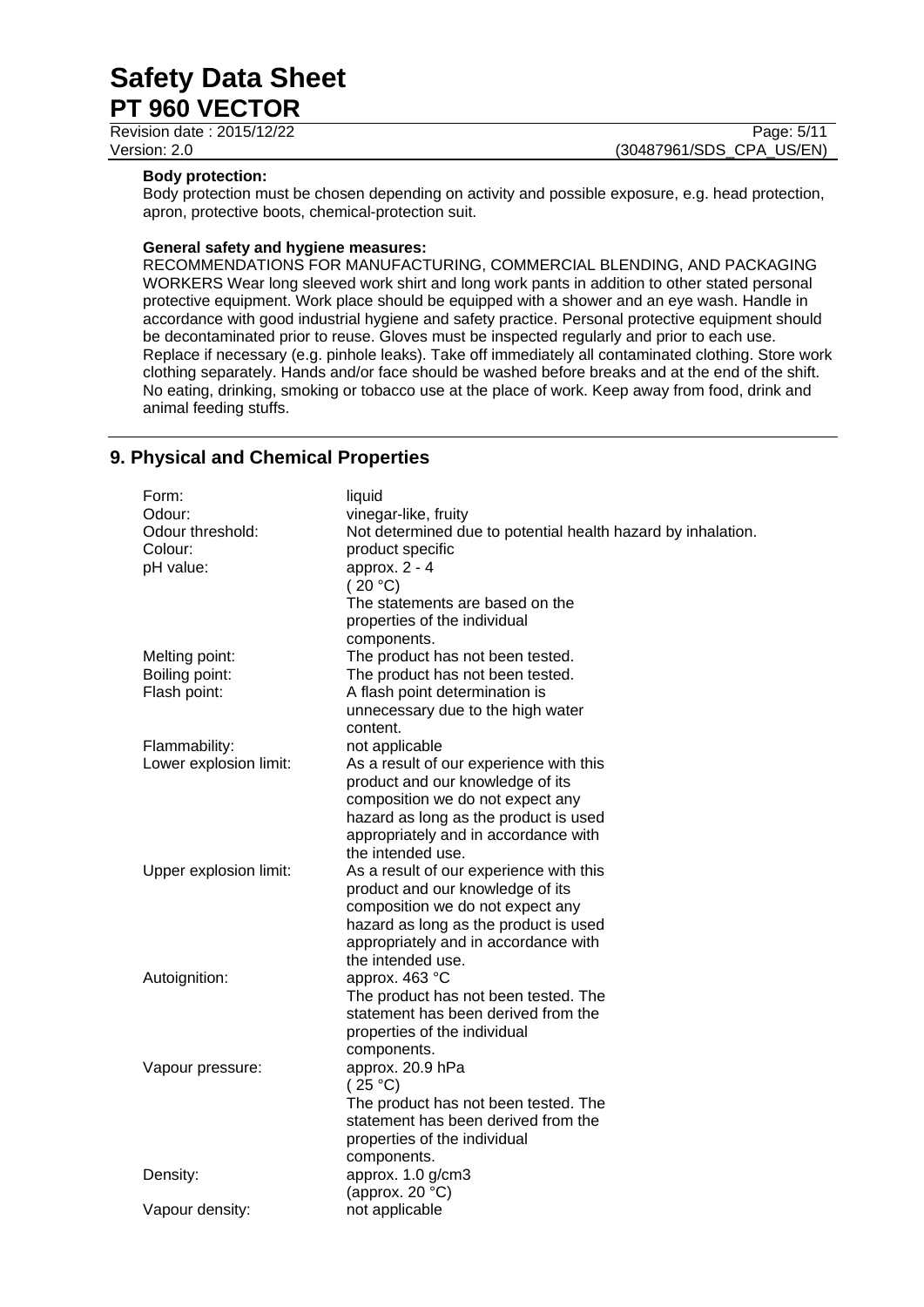| Revision date: 2015/12/22<br>Version: 2.0               | Page: 6/11<br>(30487961/SDS_CPA_US/EN)                                                                                                                                    |
|---------------------------------------------------------|---------------------------------------------------------------------------------------------------------------------------------------------------------------------------|
| Partitioning coefficient n-<br>octanol/water (log Pow): | not applicable                                                                                                                                                            |
| Thermal decomposition:                                  | carbon monoxide, carbon dioxide                                                                                                                                           |
|                                                         | Stable at ambient temperature. If product is heated above<br>decomposition temperature toxic vapours may be released. To<br>avoid thermal decomposition, do not overheat. |
| Viscosity, dynamic:                                     | not determined                                                                                                                                                            |
| Solubility in water:                                    | miscible, The data given are those of the active ingredient.                                                                                                              |
| Evaporation rate:                                       | not applicable                                                                                                                                                            |
| Other Information:                                      | If necessary, information on other physical and chemical<br>parameters is indicated in this section.                                                                      |

# **10. Stability and Reactivity**

# **Reactivity**

No hazardous reactions if stored and handled as prescribed/indicated.

Corrosion to metals: Corrosive effects to metal are not anticipated.

Oxidizing properties: Based on its structural properties the product is not classified as oxidizing.

# **Chemical stability**

The product is stable if stored and handled as prescribed/indicated.

## **Possibility of hazardous reactions**

The product is chemically stable.

# **Conditions to avoid**

Avoid all sources of ignition: heat, sparks, open flame. Avoid prolonged storage. Avoid electro-static discharge. Avoid contamination. Avoid prolonged exposure to extreme heat. Avoid extreme temperatures.

### **Incompatible materials**

strong oxidizing agents, strong acids, strong bases

### **Hazardous decomposition products**

Decomposition products: Prolonged thermal loading can result in products of degradation being given off.

Thermal decomposition: Possible thermal decomposition products: carbon monoxide, carbon dioxide Stable at ambient temperature. If product is heated above decomposition temperature toxic vapours may be released. To avoid thermal decomposition, do not overheat.

# **11. Toxicological information**

# **Primary routes of exposure**

Routes of entry for solids and liquids are ingestion and inhalation, but may include eye or skin contact. Routes of entry for gases include inhalation and eye contact. Skin contact may be a route of entry for liquefied gases.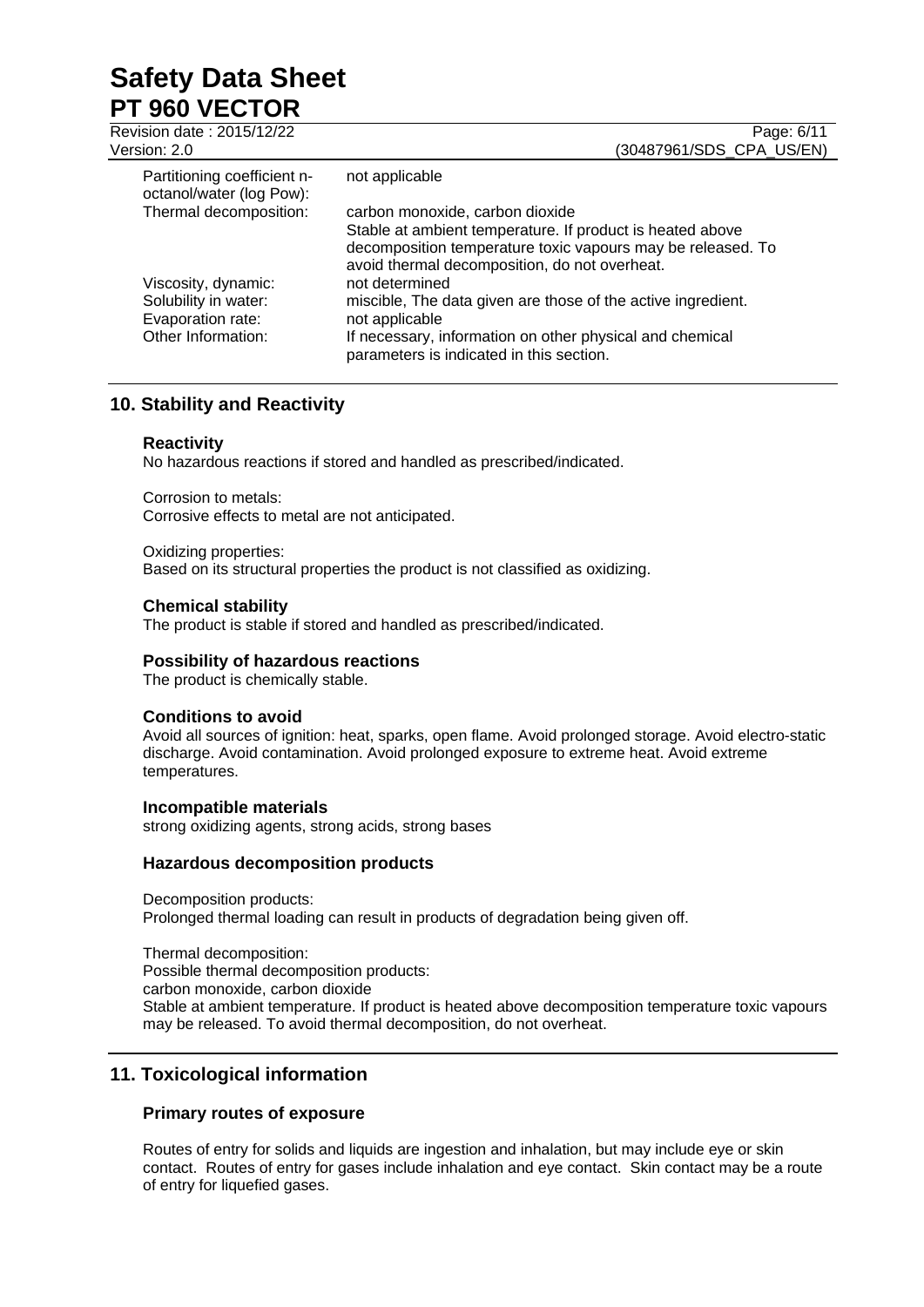Revision date : 2015/12/22 Page: 7/11

## **Acute Toxicity/Effects**

#### Acute toxicity

Assessment of acute toxicity: If used as intended, this product is not expected to present a physical or health hazard.

Oral

Type of value: ATE Value: > 5,000 mg/kg

Inhalation Type of value: ATE Value: > 20.0000 mg/l Determined for vapor

Type of value: ATE Value: > 5.0000 mg/l Determined for mist

Assessment other acute effects

Assessment of STOT single: Based on the available information there is no specific target organ toxicity to be expected after a single exposure.

The product has not been tested. The statement has been derived from the properties of the individual components.

#### Irritation / corrosion

Assessment of irritating effects: The product has not been tested. The statement has been derived from the properties of the individual components. Not irritating to the skin. Not irritating to the eyes.

#### **Sensitization**

Assessment of sensitization: The product has not been tested. The statement has been derived from the properties of the individual components.

There is no evidence of a skin-sensitizing potential.

# **Chronic Toxicity/Effects**

#### Repeated dose toxicity

Assessment of repeated dose toxicity: The product has not been tested. The statement has been derived from the properties of the individual components.

### *Information on: Acetic acid*

*Assessment of repeated dose toxicity: After repeated administration the prominent effect is the induction of corrosion.*

#### Genetic toxicity

Assessment of mutagenicity: The product has not been tested. The statement has been derived from the properties of the individual components. Mutagenicity tests revealed no genotoxic potential.

#### **Carcinogenicity**

Assessment of carcinogenicity: The product has not been tested. The statement has been derived from the properties of the individual components. The results of various animal studies gave no indication of a carcinogenic effect.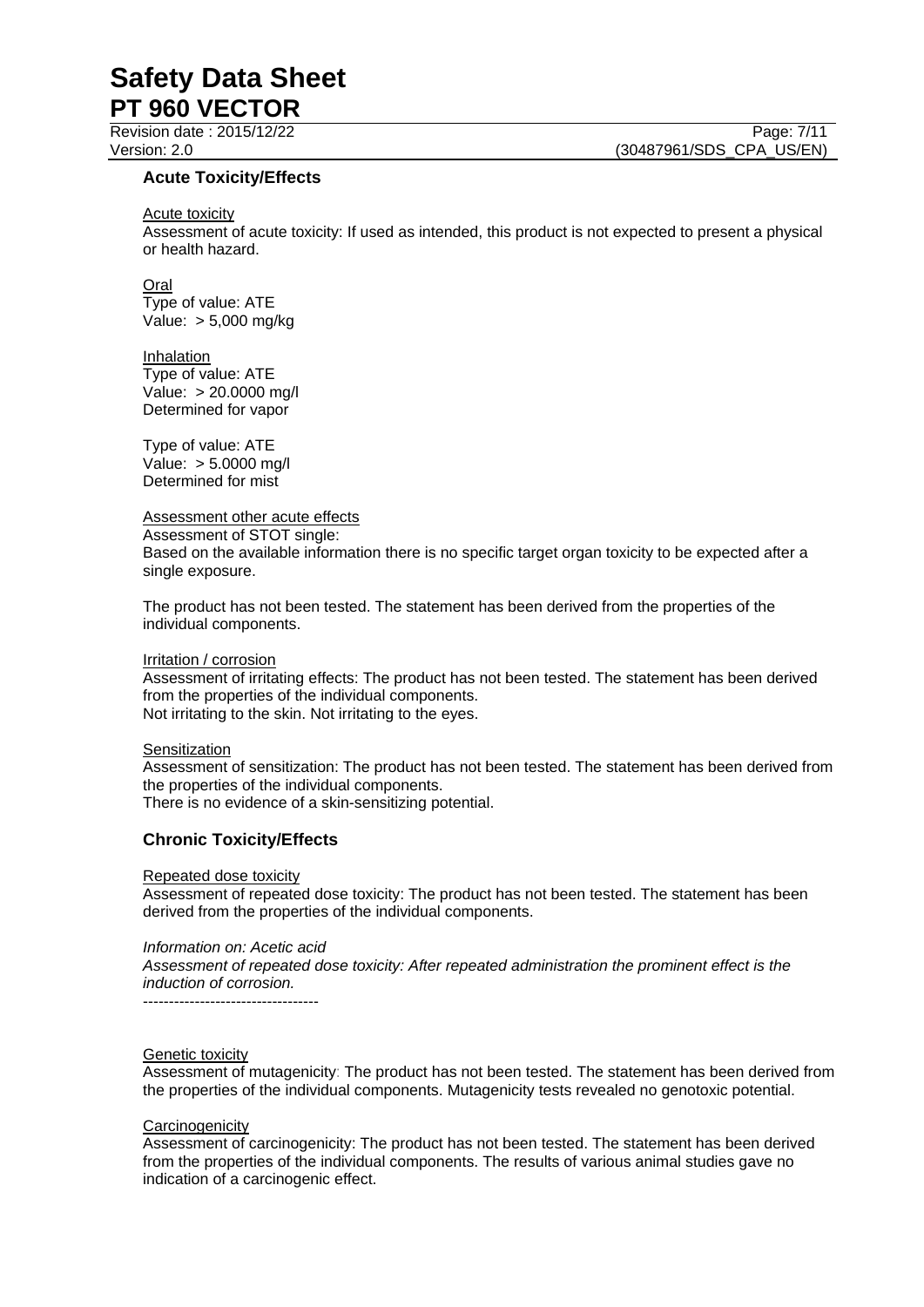Revision date : 2015/12/22 Page: 8/11

Version: 2.0 **(30487961/SDS\_CPA\_US/EN)** 

### Reproductive toxicity

Assessment of reproduction toxicity: The product has not been tested. The statement has been derived from the properties of the individual components. The results of animal studies gave no indication of a fertility impairing effect.

### **Teratogenicity**

Assessment of teratogenicity: The product has not been tested. The statement has been derived from the properties of the individual components. Animal studies gave no indication of a developmental toxic effect at doses that were not toxic to the parental animals.

#### Other Information Misuse can be harmful to health.

### **Symptoms of Exposure**

No significant reaction of the human body to the product known.

# **12. Ecological Information**

## **Toxicity**

Aquatic toxicity

Assessment of aquatic toxicity:

There is a high probability that the product is not acutely harmful to aquatic organisms. The product has not been tested. The statement has been derived from the properties of the individual components.

### Toxicity to fish

*Information on: Acetic acid LC50 (96 h) > 300.82 mg/l, Oncorhynchus mykiss (OECD Guideline 203, semistatic)* ----------------------------------

### Aquatic invertebrates

*Information on: Acetic acid EC50 (48 h) > 300.82 mg/l, Daphnia magna (OECD Guideline 202, part 1, static) Nominal values (confirmed by concentration control analytics)* ----------------------------------

### Aquatic plants

*Information on: Acetic acid EC50 (72 h) > 300.82 mg/l (growth rate), Skeletonema costatum (ISO/DIS 10253, static)* ----------------------------------

### **Persistence and degradability**

Assessment biodegradation and elimination (H2O) The product has not been tested. The statement has been derived from the properties of the individual components.

### Assessment biodegradation and elimination (H2O)

*Information on: Acetic acid*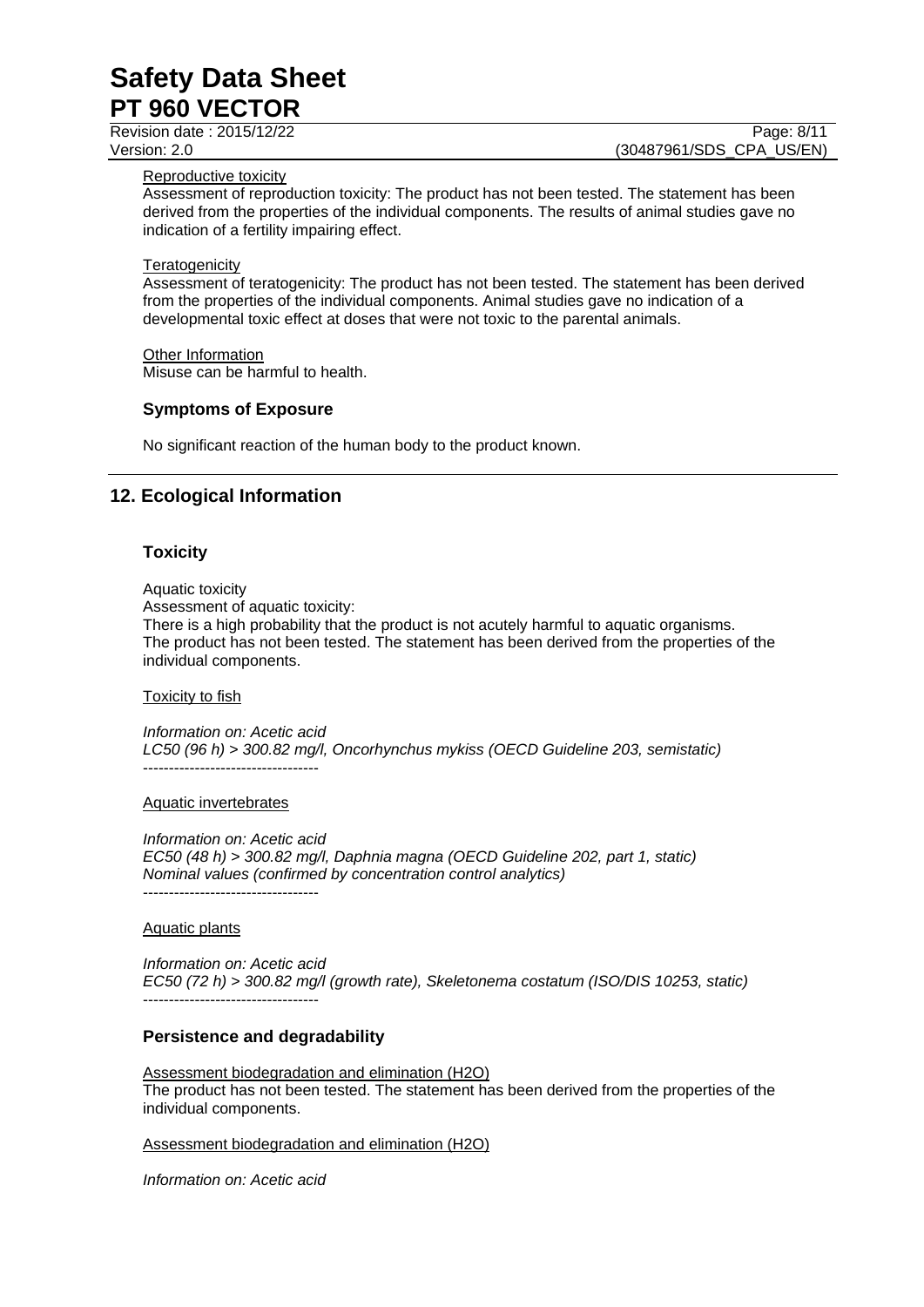Revision date : 2015/12/22 Page: 9/11

Version: 2.0 **(30487961/SDS\_CPA\_US/EN)** 

*Readily biodegradable (according to OECD criteria).* ----------------------------------

## **Bioaccumulative potential**

Assessment bioaccumulation potential

The product has not been tested. The statement has been derived from the properties of the individual components.

Assessment bioaccumulation potential

*Information on: Acetic acid*

*Accumulation in organisms is not to be expected.* ----------------------------------

# **Mobility in soil**

Assessment transport between environmental compartments The product has not been tested. The statement has been derived from the properties of the individual components.

*Information on: Acetic acid*

*The substance will not evaporate into the atmosphere from the water surface. Adsorption to solid soil phase is not expected.*

 $-$ 

# **Additional information**

Other ecotoxicological advice: Do not discharge product into the environment without control.

# **13. Disposal considerations**

### **Waste disposal of substance:**

Observe national and local legal requirements. Do not discharge into drains/surface waters/groundwater.

### **Container disposal:**

Dispose of in accordance with national, state and local regulations.

# **14. Transport Information**

**Land transport** USDOT

Not classified as a dangerous good under transport regulations

**Sea transport** IMDG

Not classified as a dangerous good under transport regulations

**Air transport** IATA/ICAO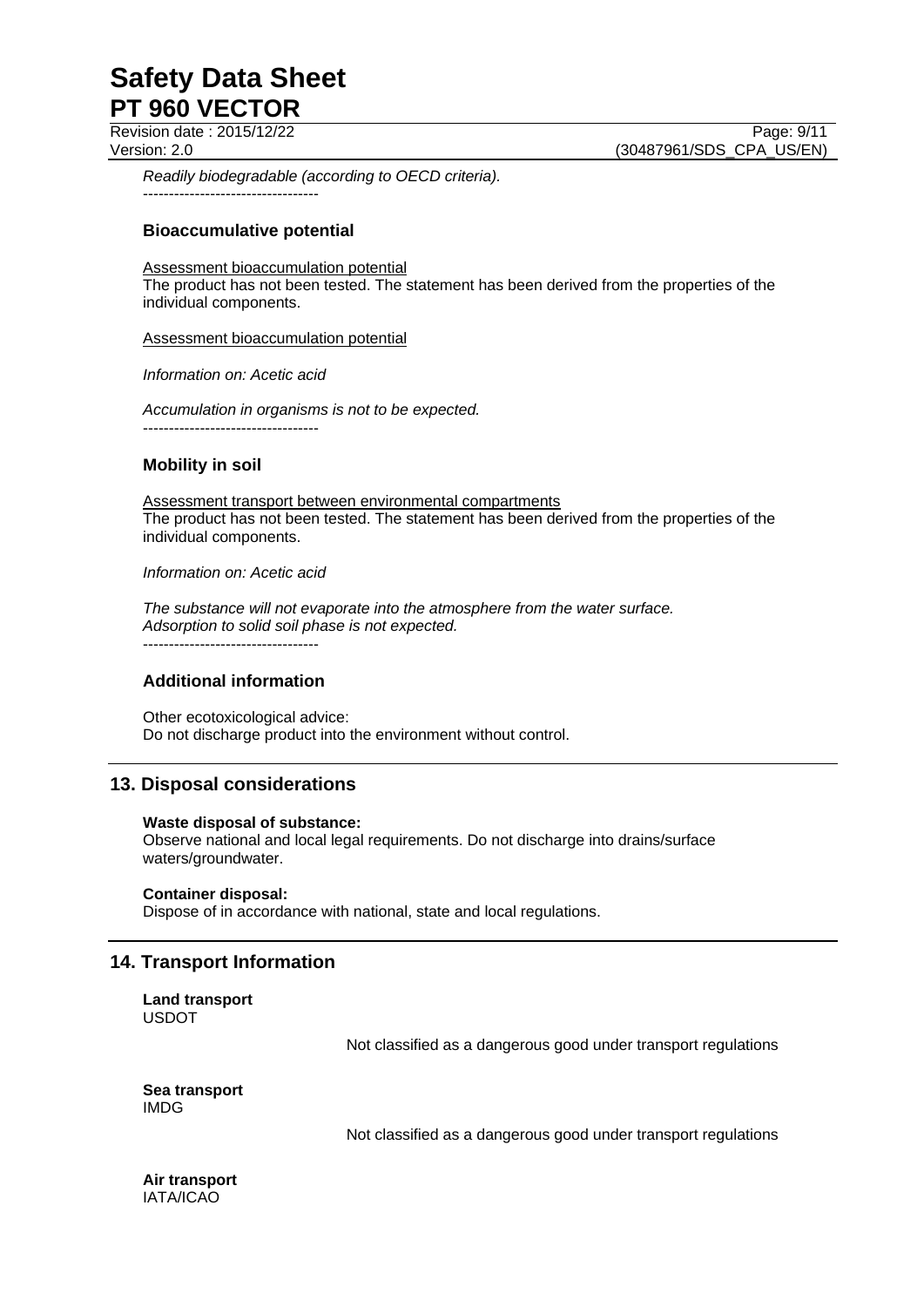Revision date : 2015/12/22 Page: 10/11 Version: 2.0 **(30487961/SDS\_CPA\_US/EN)** 

Not classified as a dangerous good under transport regulations

# **15. Regulatory Information**

### **Federal Regulations**

**Registration status:** Chemical TSCA, US released / listed

Crop Protection TSCA, US released / exempt

**EPCRA 311/312 (Hazard categories):** Not hazardous;

| CERCLA RQ  | <b>CAS Number</b> | <b>Chemical name</b> |
|------------|-------------------|----------------------|
| 5000 LBS . | 64-19-7           | Acetic acid          |

# **State regulations**

| State RTK | <b>CAS Number</b> | <b>Chemical name</b> |
|-----------|-------------------|----------------------|
| NJ        | 64-19-7           | Acetic acid          |
| PA        | 64-19-7           | Acetic acid          |

### **Labeling requirements under FIFRA**

This chemical is a pesticide product registered by the Environmental Protection Agency and is subject to certain labeling requirements under federal pesticide law. These requirements differ from the classification criteria and hazard information required for safety data sheets, and workplace labels of non-pesticide chemicals. Following is the hazard information as required on the pesticide label.

CAUTION: KEEP OUT OF REACH OF CHILDREN.

# **16. Other Information**

### **SDS Prepared by:**

BASF NA Product Regulations SDS Prepared on: 2015/12/22

We support worldwide Responsible Care® initiatives. We value the health and safety of our employees, customers, suppliers and neighbors, and the protection of the environment. Our commitment to Responsible Care is integral to conducting our business and operating our facilities in a safe and environmentally responsible fashion, supporting our customers and suppliers in ensuring the safe and environmentally sound handling of our products, and minimizing the impact of our operations on society and the environment during production, storage, transport, use and disposal of our products.

IMPORTANT: WHILE THE DESCRIPTIONS, DESIGNS, DATA AND INFORMATION CONTAINED HEREIN ARE PRESENTED IN GOOD FAITH AND BELIEVED TO BE ACCURATE , IT IS PROVIDED FOR YOUR GUIDANCE ONLY. BECAUSE MANY FACTORS MAY AFFECT